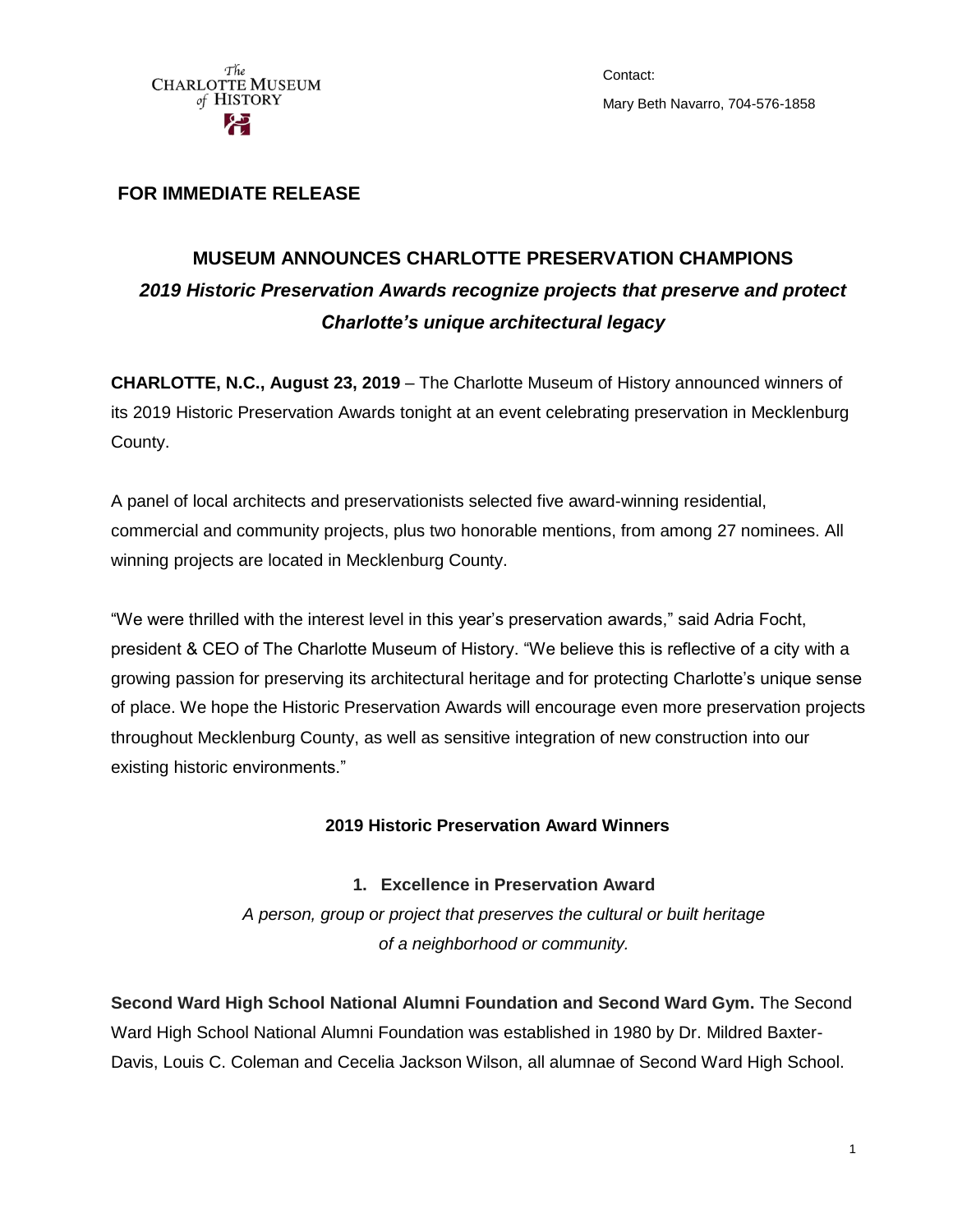

The City of Charlotte razed the school in the 1960s, along with most of the Brooklyn community, in the city's first wave of "urban renewal." That process displaced thousands of residents and ultimately destroyed more than 1,480 structures. The foundation is dedicated to sustaining the history of Second Ward High School and the Brooklyn community as a template for preserving Charlotte's African-American cultural heritage.

Over the last 25 years, the foundation has held annual meetings and reunions; created a number of history exhibits; saved stories and images from the school and the Brooklyn neighborhood; and shared the school's legacy through film, exhibits, oral history recordings and multi-media projects.

In 2018, the organization successfully advocated for the renovation and reuse of the circa-1949 Second Ward High School Gymnasium, all that remains of Second Ward High School. In 2008 the gymnasium was listed as a local historic landmark. In addition to its cultural significance to the Second Ward community and former Brooklyn residents, the gym is an early example of modern design in Charlotte. The restoration and renovation project was done in partnership with Mecklenburg County Park and Recreation and the Charlotte-Mecklenburg Historic Landmarks Commission.

Today, foundation members and former Brooklyn residents are working to help preserve Brooklyn's cultural and historical significance by participating in stakeholder meetings with the Brooklyn Village Developers and Mecklenburg County, which is developing a master plan for a new community in Second Ward where Brooklyn once stood. The foundation envisions the restoration of the neighborhood in a way that is propelled by community outreach and honors the history of the "lost" Brooklyn community.

## **Excellence in Preservation – Honorable Mention**

**NoDa Mill Homes Easements.** In the early 2010s, property values in the NoDa neighborhood were soaring, making the underlying land worth far more than the small mill homes on each lot. This situation led to the loss of many of the original mill homes. Neighbors Leigh McDonald, Dale Treml and Jennifer Cole banded together to search for a way to preserve NoDa's historic mill homes before more were lost. Because the neighborhood was resistant to seeking a historic designation,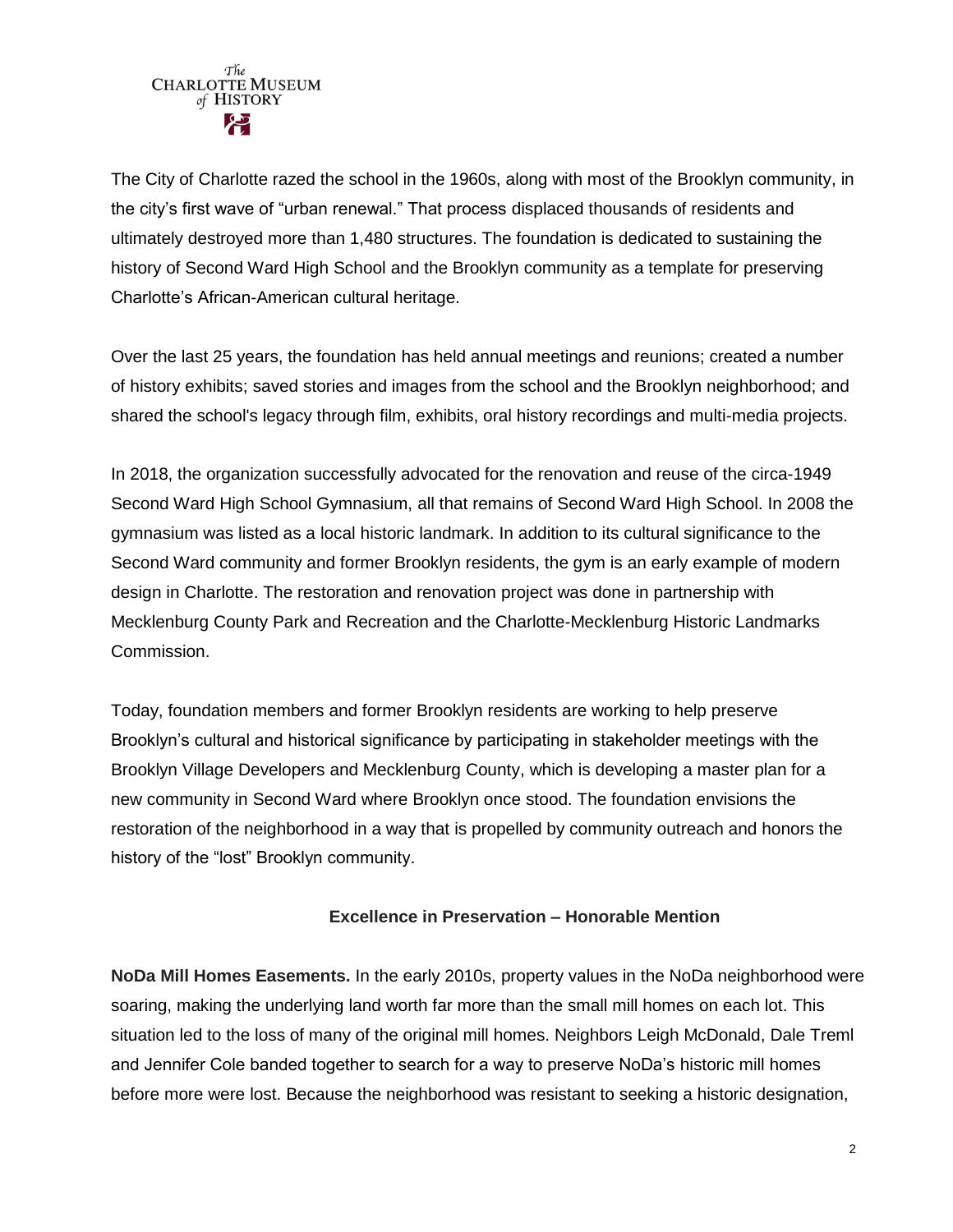

the small but passionate group sought out other options. The group eventually discovered the nonprofit Preservation North Carolina, which offers a process where individual home owners can elect to preserve their homes through voluntary preservation easements. To date, this effort has saved three 1905 mill homes in NoDa, providing an example of how preservation can happen in spite of high economic pressure and how sensitive renovations can provide livable, sustainable homes that also maintain neighborhood streetscapes. As a result of their success, there is new interest among NoDa residents who see the mill home's scale and comfortable feel as a valuable asset worth preserving.

#### **2. Preservation Residential**

*Restoration of a historic residential structure.*

**The Greene Residence at 2601 Selwyn Ave. in Myers Park.** After purchasing the property in 2008, owners Phillip and Amy Greene undertook a multi-year process to preserve and restore this 1921 Craftsman-style residence to its original glory. Phillip led the project as general contractor, and Amy provided design support, with planning assistance from architect Don Duffy. The goal was to restore the home to preserve all of its original architectural character along the popular Selwyn Avenue corridor. The result is a home that has been transformed from its prior deteriorated state into a dwelling that respects the original spirit of American foursquare architectural design, while offering the comfort and functionality of modern living.

#### **3. Preservation Commercial**

*Restoration of a historic commercial structure.*

**Optimist Hall at 40 E. 16th St. / 1115 N. Brevard St.** Charlotte-based White Point Partners and Atlanta-based Paces Properties restored the 147,000-square-foot Highland Park Manufacturing Company Mill No. 1 to its historic condition, while creating a modern space for office workers and retail patrons. Located in the Optimist Park neighborhood, this turn-of-the century textile mill building is listed on the National Register of Historic Places and is architecturally significant as one of Charlotte's oldest and most intact textile manufacturing plants. The developers worked with a variety of partners to transform this historic industrial space into a commercially viable development that stays true to its original design and honors its history. Partners included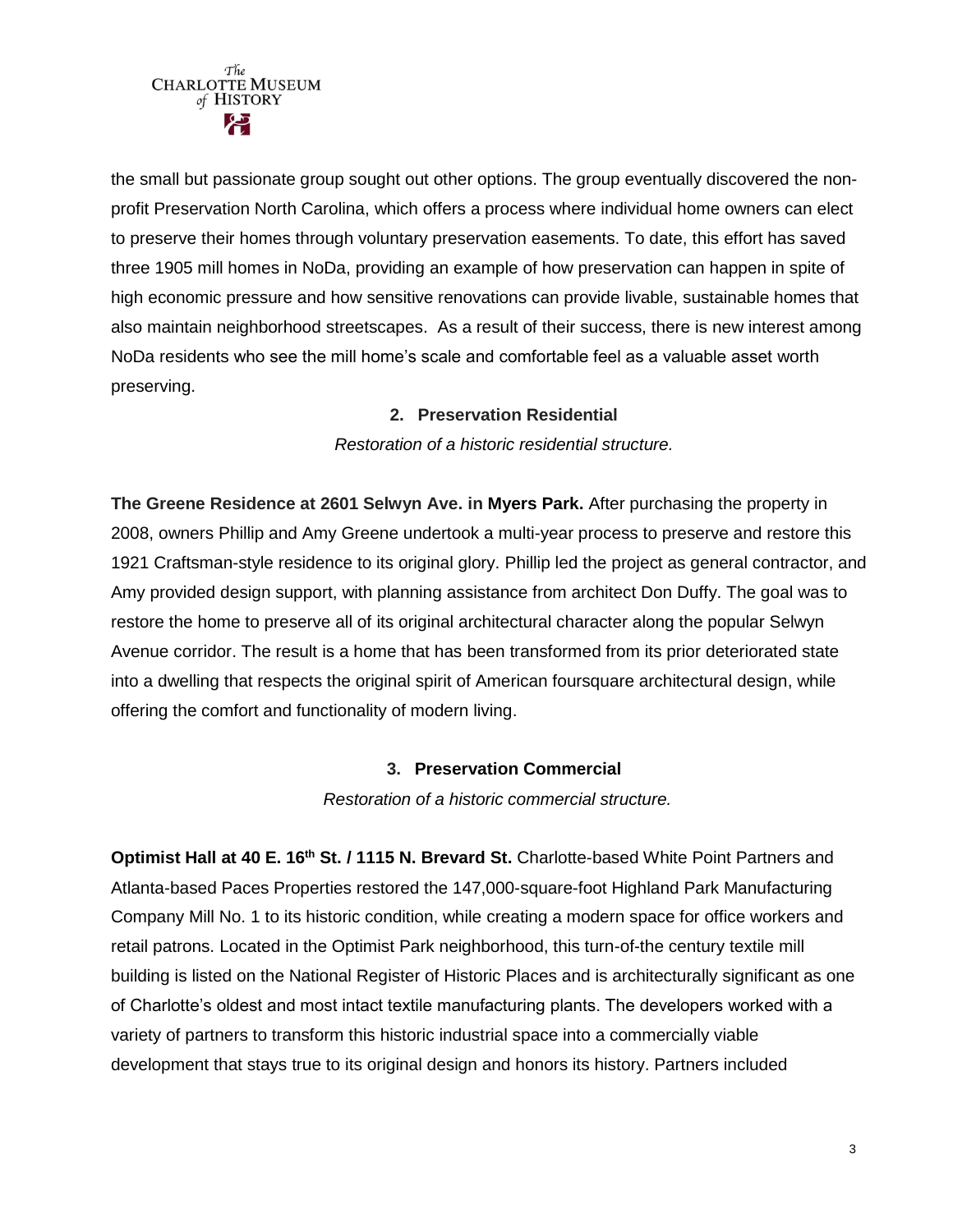

Perkins&Will, Fearnbach History Services, the North Carolina State Historic Preservation Office, the National Park Service and the Charlotte-Mecklenburg Historic Landmarks Commission. The finished product allows the public to see elements that epitomize late-19th and early-20th-century industrial construction, while artifacts and signage help visitors experience the story of Highland Park Mill No.1 and the importance of textiles to the history and growth of Charlotte.

#### **4. Historic Neighborhood Infill Residential**

*New residential building that integrates sensitively with its historic environment.*

**Atomic Palm Project on Palm Avenue in the Country Club Heights neighborhood.** Developer Charlie Miller of Five Points Realty built four mid-century-modern-inspired ranch homes in 2017 on a large lot that was originally developed in the 1950s with a single cottage-style home in the center. The original 70-year-old home was moved to another location on the large lot. The new homes complement the architectural period of the neighborhood, which was developed in the 1950s and 1960s. The new homes have key elements of the original mid-century-era homes in the neighborhood, including open floor plans and unique roof lines, such as the butterfly roof.

## **Historic Neighborhood Infill Residential – Honorable Mention**

**1901 Dilworth Road.** Renovations to this 1924 Tudor-style cottage in Dilworth's Historic District included the addition of a new outdoor living space and a master suite, as well as renovations inside. The team at Alter Architects paid close attention to proportions and details, inside and out, to ensure the final product honored the architectural character of the original house and integrated seamlessly with the surrounding historic neighborhood. Details included carefully matching new windows to the original restored windows, ensuring the addition's roofline and stucco matched the original house, saving mature trees on the site, and restoring the original hardware and doors.

## **5. Historic Neighborhood Infill Commercial**

*New commercial building that integrates sensitively with its historic environment.*

**Raynor Law Office at 1822 Cleveland Ave.** Built in 2016, the Raynor Law Office is on a corner lot at the edge of the Dilworth Historic District. Owners Ken and Lucy Raynor embarked on a project to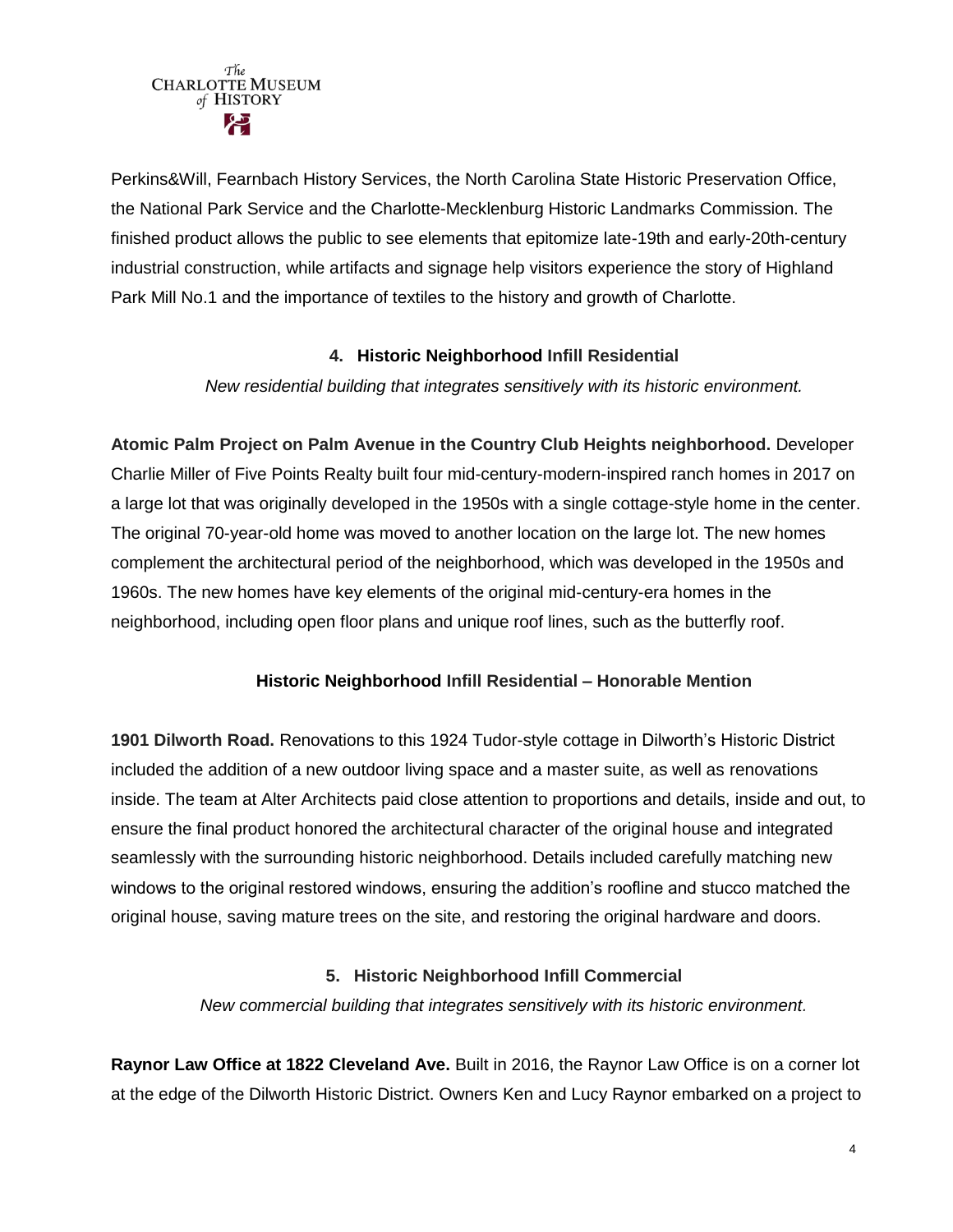

refurbish an existing historic home facing East Worthington Avenue and add a business location facing Cleveland Avenue. The project provides a unique example of historic preservation and commercial infill on a single site, striking a balance between privacy and public interaction on a busy street corner and embracing a walkable, urban lifestyle. The goal of the project was to provide a business addition that would complement the historic house and be pedestrian-friendly, with signage and landscaping that enhance the streetscape on Cleveland Ave. A new side patio provides accessibility to the business conference room, while a water fountain diffuses street noise. The project's architect, Allen L. Brooks of ALB Architecture, worked closely with the Historic Districts Commission on the design elements and with the Charlotte Zoning Department to obtain a custom zoning permit for the expanded structure, allowing it to be considered a single structure with two uses by connecting the new and old buildings with a large roofed pergola.

#### **About the Historic Preservation Awards**

Author and Mecklenburg County native Tom Mayes spoke at the awards event. Mayes is chief legal officer and general counsel for the National Trust for Historic Preservation and author of "Why Old Places Matter: How Historic Places Affect Our Identity and Well-Being." He has lectured widely on preservation public policy and historic preservation.

"Old places matter deeply to our communities, even if we sometimes struggle to put that value into words," Mayes said. "Old buildings help people flourish for many reasons, from the experience of beauty at a place like the Dilworth Historic District, to the memories people hold of the Excelsior Club, to the connection to community identity at the old churches throughout the area, such as First Presbyterian Church. Beyond those intangibles, old places support sustainability and economic growth. For all those reasons and more, preservation matters; it matters not because of the buildings themselves, but because of what they mean to people and what they can do for people."

The last Historic Preservation Awards were handed out in 2014 by Historic Charlotte, a non-profit that merged with The Charlotte Museum of History in 2016. The museum revived the awards this year to recognize outstanding preservation projects in Mecklenburg County and to encourage the community to strive for even more preservation.